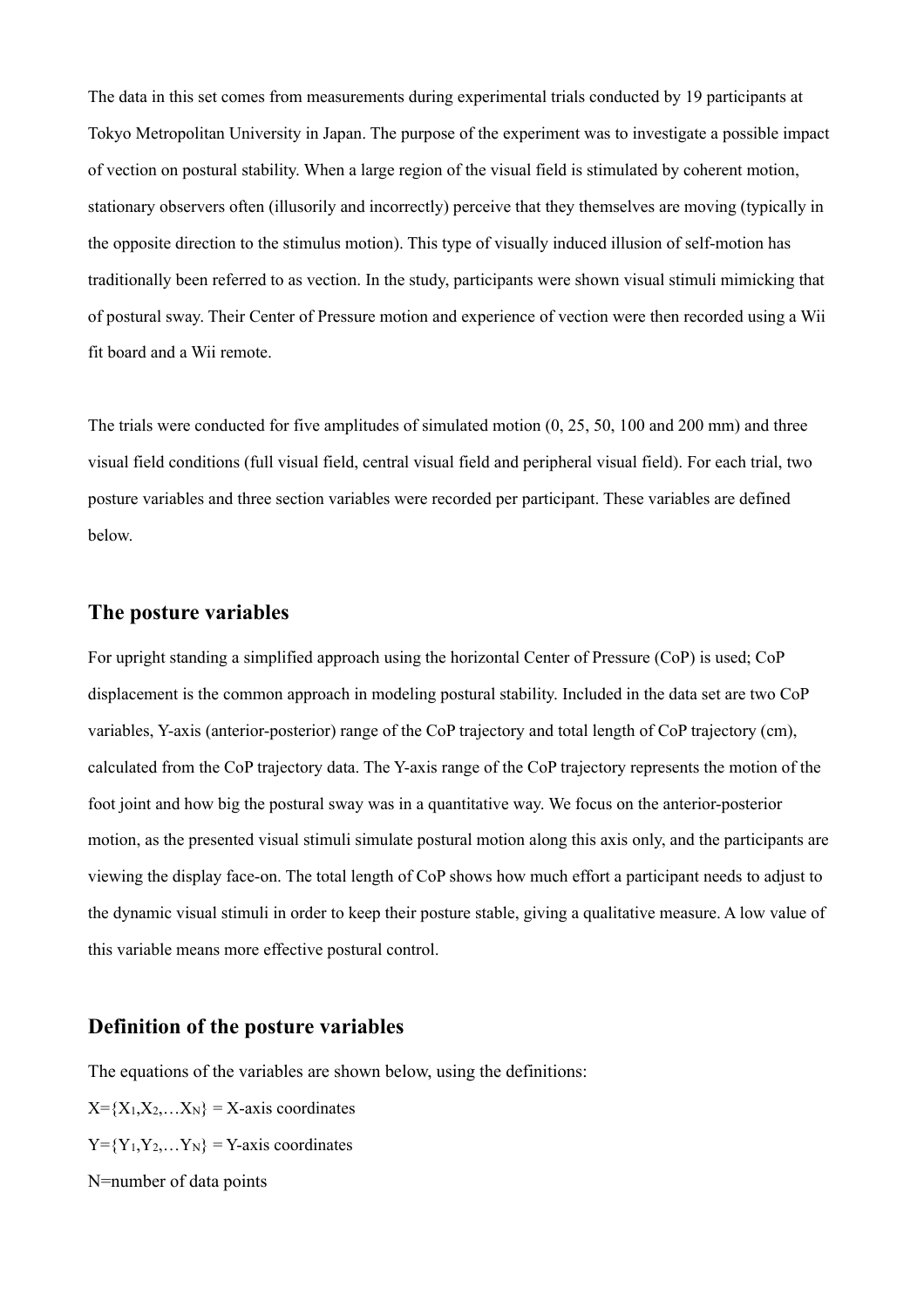### Y-axis range of CoP trajectory (cm)

The difference between the maximum and minimum values of the data points.

$$
L_Y = \operatorname{Max}_{(Y)} - \operatorname{Min}_{(Y)}
$$

LY=Y-axis range of CoP trajectory

#### Total length of CoP trajectory (cm)

The sum of trajectory between consecutive data points

$$
L = \sum_{i=1}^{N} \sqrt{(X_{i+1} + X_i)^2 + (Y_{i+1} + Y_i)^2}
$$

L=total length of CoP trajectory

# **Definition of vection variables**

For the vection evaluation, two variables, latency (sec) and duration (sec), were calculated from the information gathered via the Wii remote button. Latency is the time between the start of presenting dynamic visual stimuli until the participants to report vection (time the button was first pressed). Duration is the total time the button is pressed during each trial. After each trial, the participants were asked to rate the strength of their vection experience using a magnitude estimation method. The estimated values ranged 101 points (0: no vection to 100: very strong vection). Vection is by nature a subjective sensation, and the approach of button pressing during the trial and magnitude estimation methods after each session allows us to quantify it using well-established methods.

# **Procedure**

The participants, who were tested individually, were asked to perform quiet standing for 60 seconds on the Wii fit board in Romberg's standing posture (i.e., both bare feet placed side by side with no gap) and arms relaxed at either side of their body. During the trials they were asked to stare at the green fixation cross presented at their eye level in front of them throughout the trials. At the same time, the participants were also instructed to keep pressing the hand-held button of the Wii remote whenever they perceived vection in a trial. After each trial, they were asked to rate the strength of their vection. The following instruction was given to